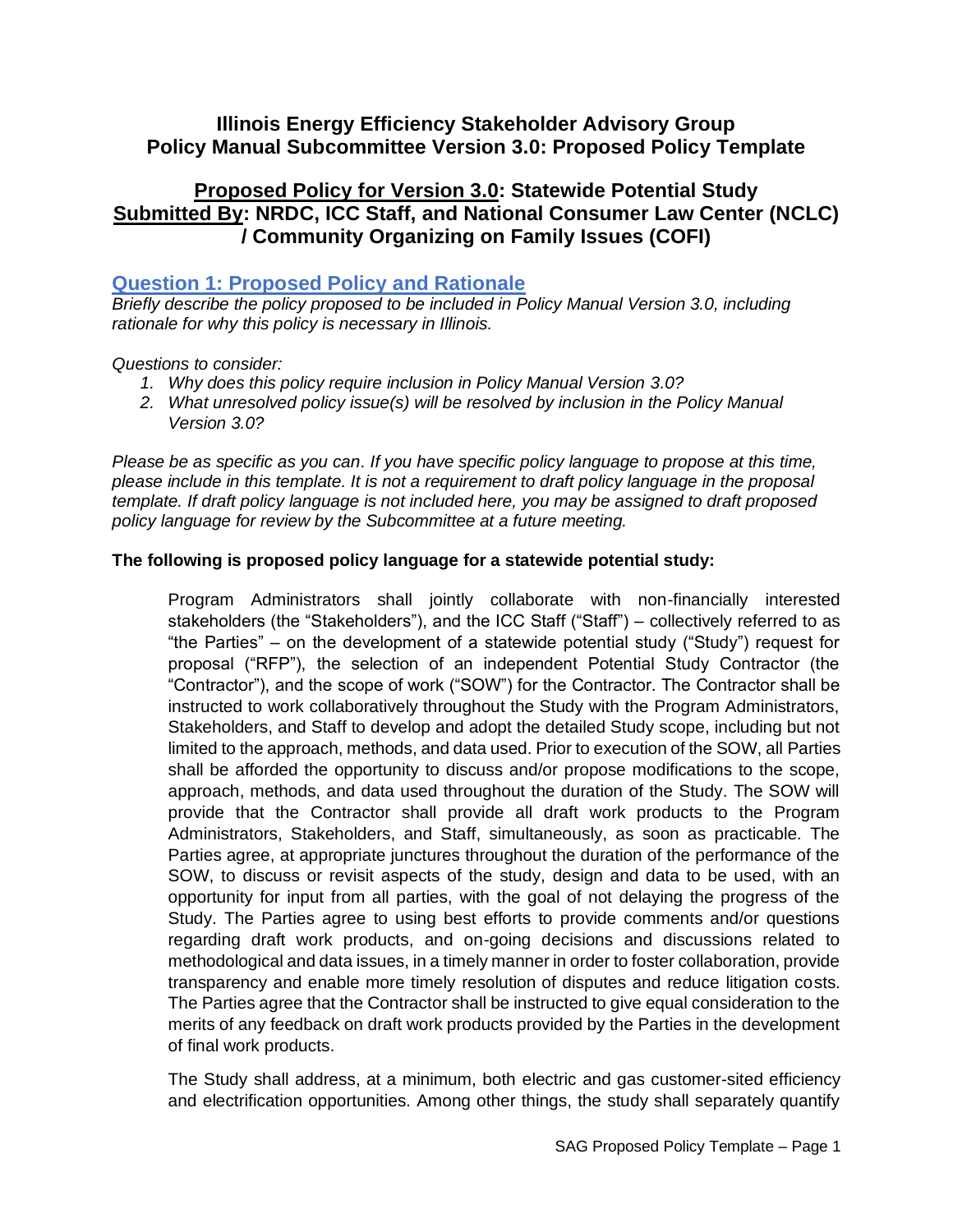efficiency and electrification opportunities in income qualified single family homes and income qualified multi-family buildings.

The study shall be conducted and timed in a manner that will allow for the assessment of market potential for each service territory that can be used to support development of both the unmodified cumulative persisting annual savings ("CPAS") goals identified in Section 8-103B(b-5) and (b-15) for the years 2031-2040, the CPAS goals by electric service territory applicable for the next energy efficiency plan for the years 2026-2029, and Section 8-104 gas utility savings goals. The study should take into account for each service territory the savings and objectives (and specifically related to Income Qualified customers) from the 2022-2025 Plan, expiring savings, statutory objectives, statutory budgets, and policy objectives and requirements. Program Administrators will co-fund the Statewide potential study in proportion to their annual efficiency program budgets.

Section 8-103B of the Illinois Public Utilities Act ("Act") directs that the Commission establish CPAS goals based in part on an energy efficiency potential study. Section 8-104 allows for modified gas savings goals. It is therefore critical that a potential study be developed in an independent manner.

The following Potential Study Contractor Independence protocols shall be used:

- i. With the exception of communications related solely to contractual or other administrative issues, as well as communications conveying confidential or sensitive information, all written communications between the Contractor and the Program Administrators, Stakeholders and/or Staff shall be copied to the Program Administrators, Stakeholders and Staff.
- ii. With the exception of any phone, webinar, or in-person meetings related solely to contractual or other administrative issues, as well as communications conveying confidential or sensitive information, the Program Administrators, Stakeholders and Staff will be made aware of, and invited to, all meetings between the Contractor and the Program Administrators, Stakeholders and/or Staff.
- iii. Any contract between the Program Administrator and the Contractor shall provide that:
	- a. The Study is being conducted for, and on behalf of, the Program Administrators, interested Stakeholders, Staff, and, ultimately, all energy efficiency program ratepayers, and that all non-financially interested Stakeholders and Parties who take an interest in the Potential Study process shall be given equal consideration and standing in all Study discussions and decisions, with the exception of contractual or administrative issues.
	- b. The Contractor must act independently from the Program Administrators and be able to independently assess the amount of potential energy savings in the Program Administrator's service territory.
	- c. The Commission has the right to direct the Program Administrators to terminate the contract if the Commission determines the Contractor was not acting independently.
- iv. Program Administrators shall submit the final but not yet executed contract and scope of work with the Contractor to the Commission by letter to the Executive Director. Staff will submit a report to the Commission containing its assessment of the contract and scope of work and describing its recommendations to the Commission. In addition, Program Administrators will submit any fully executed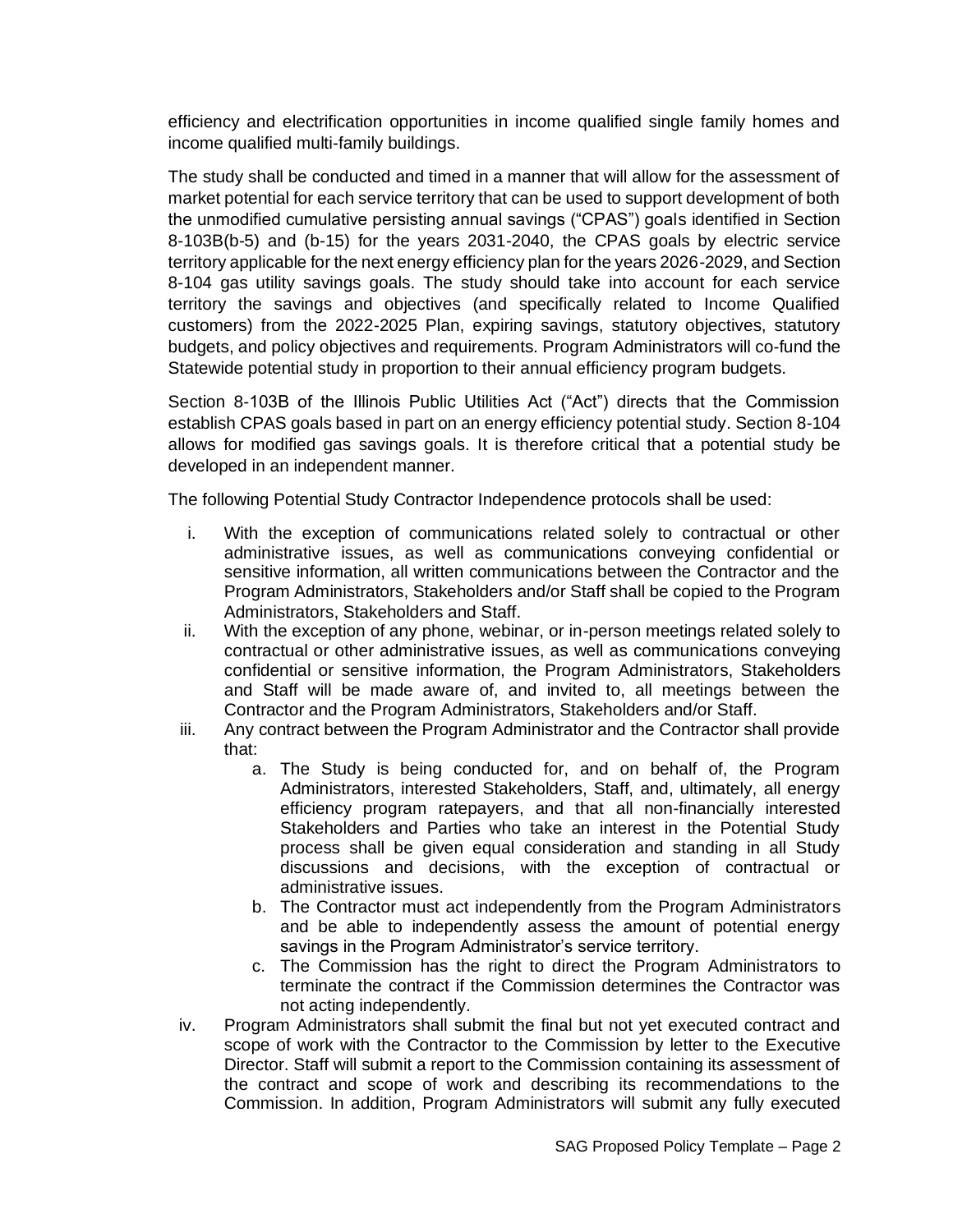contract and scope of work with the independent Potential Study Contractor as a compliance filing in ICC Docket No. 19-0983, the Policy Manual Version 2.0 approval proceeding, within fourteen (14) days of execution. Such compliance filing will be treated as public information, subject to redactions approved by the Commission of provisions deemed confidential. Program Administrators shall make any portions of such compliance filings that are designated confidential available to parties appearing in the docket who are entitled to receive confidential materials by operation of law or an appropriate protective order, and to other interested parties who do not have a competitive interest in the confidential material and who may not be parties appearing in the docket but who have signed a protective agreement with Program Administrators to receive the confidential material.

- v. If a party has reason to believe that the Contractor is not acting independently, that party is encouraged to raise the concern with the Contractor, Program Administrators, Staff, and the SAG Steering Committee. In the event that the concern cannot be resolved through such conversations, the party may file a petition with the Commission requesting that the Commission order Program Administrators to terminate the contract. The contract between the Contractor and Program Administrators shall automatically terminate upon a Final Order of the Commission finding that the contract should be terminated, after issuance of notice and hearing and an opportunity for Program Administrators, the Contractor, and other interested parties to be heard, including through Commission resolution of any filed applications for rehearing. All due process rights guaranteed by the Public Utilities Act and the Commission's rules shall apply.
- vi. In the event that Program Administrators or the Contractor issues a notice of termination or notice of default of the contract, the issuer of the notice shall contemporaneously provide a copy of such notice to the Commission.
- vii. In the event that Stakeholders, Staff, or Program Administrators, and the Contractor are not able to reach a resolution during the draft Potential Study Report review process concerning a disputed issue that is acceptable to the Parties, the Program Administrators will direct the Contractor to document the issue in dispute within the Potential Study Report along with the Contractor's position, the party's position, and to the extent practical and quantifiable, any associated alternative savings estimates resulting from the differences in positions. Nothing in this Paragraph precludes a Stipulating Party from developing or advocating a position on the Potential Study or any aspect of determining and setting savings values or resulting savings goals under the Act.
- viii. The Contractor shall ensure that the data used in the Potential Study is made available to the Program Administrators, Stakeholders and Staff upon request, subject to any appropriate protective agreements.
- ix. The Program Administrators' contract with the Contractor shall include a provision requiring the Contractor to provide or make available all working models and workpapers to the Program Administrators, Stakeholders upon request who agree to sign protective agreements, and to Staff and the Attorney General. The Staff and the Attorney General are not required to sign such protective agreements. *See* Sections 4-404 and 5-108 of the Illinois Public Utilities Act (220 ILCS 5/4-404 and 5-108) and Section 6.5(d) of the Attorney General Act. (15 ILCS 205/.)